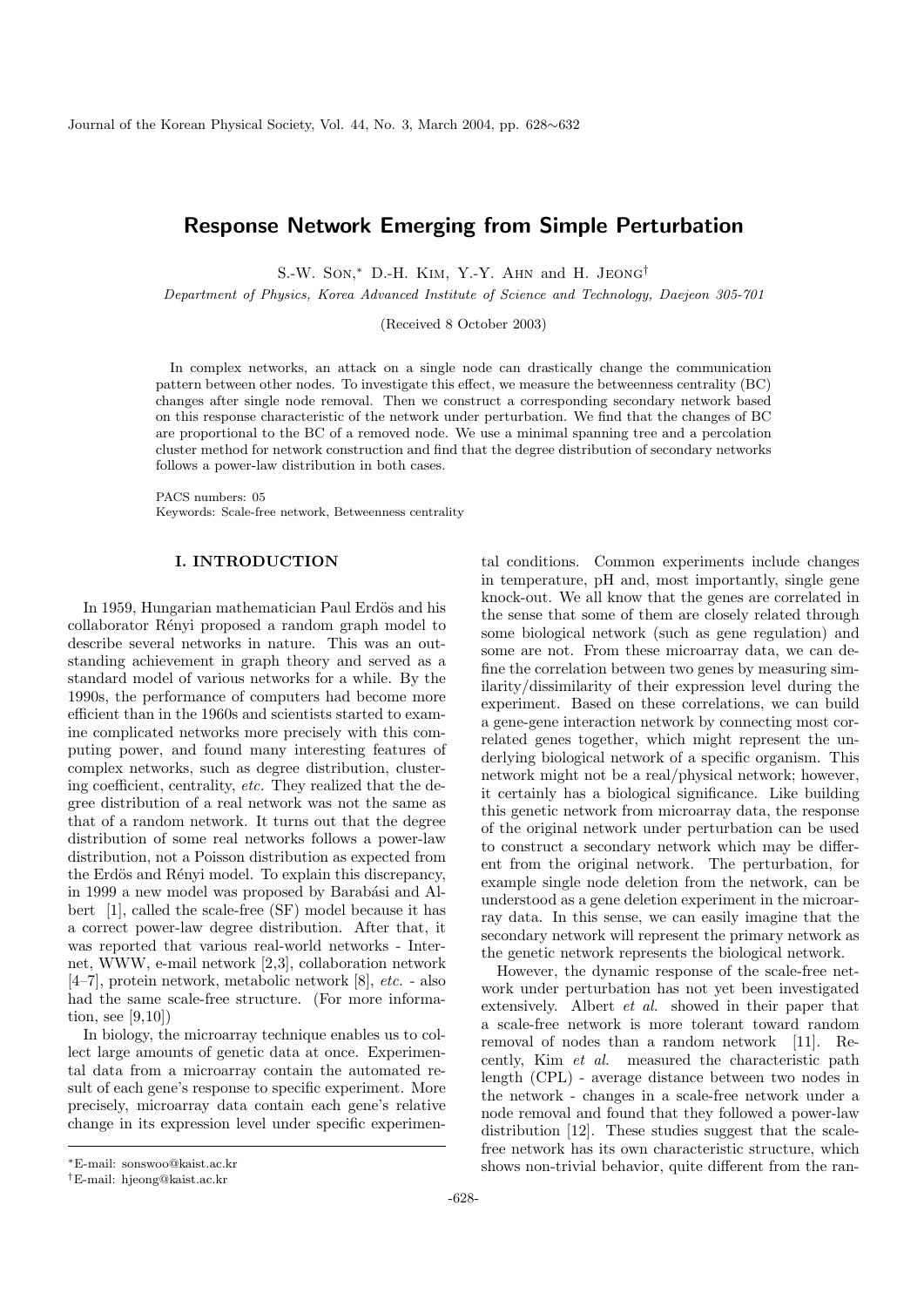dom network when there is a perturbation.

Most networks are not static objects, but dynamic objects in the sense that they grow in time, and even change their structure as well. Even though investigation of this evolution of a network structure is a challenging and interesting problem, in this paper we will consider the simplest dynamic procedure of structural changes of a network, a node removal. In 1977 the sociologist Freeman defined the quantity called betweenness centrality (BC) [13] to measure the importance of a node in network communication. BC of a node represents the average amount of traffic passing through that node. Precisely, the node BC is defined as

$$
b(k) = \sum_{i,j} b_{i \to j}(k) = \sum_{i,j} \frac{g_{i \to j}^k}{g_{i \to j}}.
$$
 (1)

In Eq. (1),  $g_{i\rightarrow j}$  is the number of geodesic paths from i to j and  $g_{i\rightarrow j}^k$  is the number of paths from i to j that pass through  $k$ . In this definition, we assume that all pairs of nodes communicate once with each other through the shortest geodesic path. This is not always possible because, to find the shortest path, we have to know the whole network structure in advance. However, it was found that this assumption was quite reasonable up to some practical level [14]. If we imagine everyday communication like a phone call over a phone line or sending/receiving email via Internet, it is obvious that node BC corresponds to the traffic burdens or loads which must be endured by a node on the network to maintain the communication between nodes [15]. The most important property of BC that is quite different from the degree is that it carries global information on the network. The degree contains the connectivity information of the node with its neighborhood, which is local information. On the other hand, the BC contains global information, because we calculate the BC of a node by summing the local information over the whole network. Therefore, the BC has been considered as a good measure for scale-free network classification [16].

## II. METHOD

The BC is a computationally involved network measure. The original algorithm computing BC based on definition Eq. (1) can deal with networks of up to several hundred nodes. However, with the increasing availability of electronic data collection and, of course, the advent of the web, there is an increasing demand for computation of BC on networks with a large number of nodes. As a remedy, a new algorithm for betweenness has been proposed by Ulrik Brandes [17, 18]. It exploits the extreme sparseness typical of real networks; it runs considerably faster and consumes much less memory. In technical terms, the running time is reduced from  $O(MN^2)$  to  $O(N^2 + NM)$  and memory consumption is

reduced from  $O(N^2)$  to  $O(N+M)$ , where N is the number of nodes and M the number of edges. Moreover, this algorithm can compute other shortest-path-based measures, such as closeness, simultaneously within the same bounds. This algorithm significantly extends the size of networks for which betweenness can be calculated.

First, we calculate the BC of all nodes in the network and store these results in memory. We denote this original BC of node k as  $b^{(0)}(k)$ . Then, we choose one node i from the network and remove this node along with all edges that are connected to node i. After removing node i, we again calculate the BC of all remaining nodes. We denote  $b_i(k)$  for the BC of node k after node i removal and  $\Delta b_i(k)$  for the BC difference before and after node removal. Because we are only interested in single node removal, we restored the removed node and repeated this procedure for each node in the network.

$$
\Delta b_i(k) = b_i(k) - b^{(0)}(k). \tag{2}
$$

Even with a brute force algorithm on a single PC, one calculation of BC for ten thousand nodes requires only a few minutes, but a whole set of calculations with every node removed consumes at least ten thousand minutes, about one week. Therefore, an efficient algorithm and great computing power are essential for this calculation. As stated above, we used Ulrik Brandes' algorithm which has complexity  $O(MN)$  for one calculation of the BC of an unweighted network. Therefore, the complexity of the required calculation for betweenness centrality difference is reduced to  $O(MN^2)$ , which corresponds to only a few minutes.

After we calculate  $\Delta b_i(k)$  for every node k with node i removal, we construct a matrix  $\Delta b = (b_{ij})$  (see Eq. (3)) from the results:

$$
\Delta \mathbf{b} = \begin{bmatrix} \Delta b_1(1) & \cdots & \Delta b_1(j) & \cdots \\ \vdots & \ddots & \vdots & \vdots \\ \Delta b_i(1) & \cdots & \Delta b_i(j) & \vdots \end{bmatrix} .
$$
 (3)

The matrix dimension is  $N \times N$ . It looks like the adjacency matrix of a weighted graph with N nodes, edges of which are connected to every node in the network with corresponding weight  $b_{ij}$ . The weight  $b_{ij}$  represents how two nodes i and i are related indirectly. That is, how much influence has node  $i$  had on removal of node  $i$ , which corresponds to the gene expression level change in a microarray data matrix. From this adjacency matrix, we can build the secondary network. There are many ways to build a connected graph from an adjacency matrix. In this paper, we used two methods to build the secondary network; these are the minimum spanning tree and the percolation approaches.

The minimum spanning tree (MST) is a widely used method to find an optimized solution in graph theory or data structure in computer science. Prim (1957) and Kruskal (1956) developed polynomial time algorithms to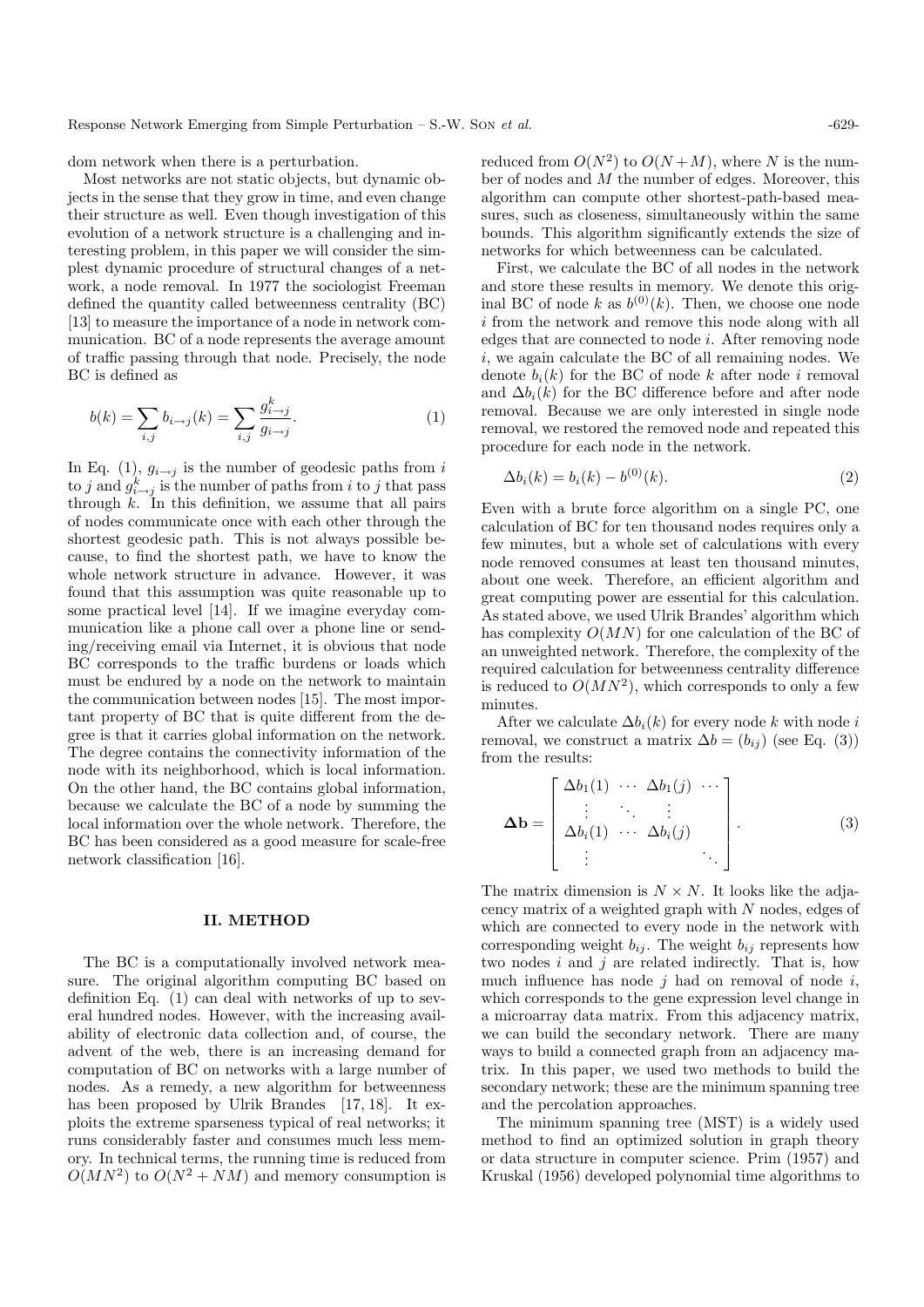find MST [19, 20]. For a given weighted network, the MST is uniquely determined with  $(N-1)$  edges, where N is the number of nodes. The MST is the spanning cluster with the least weight sum. Because it is reasonable to connect two nodes with higher correlation  $(\Delta b_{ij})$ , in our simulation we choose to connect the edge with largest weight first, to find the substructure which represents the maximum influential network. We put an edge between a node and its most influential node, with a constraint that every set of N nodes must be connected with only  $(N-1)$  edges.

The percolation method is easier to implement than MST. While the MST method has a constraint that the tree cannot make a loop and must be connected with only  $(N-1)$  edges, the percolation method does not require such constraints and can have more than  $(N - 1)$ edges. After sorting all edges with  $\Delta b_i(j)$  in descending order, we add an edge between nodes  $i$  and  $j$  following this order. When all nodes are connected and become a single giant cluster, we stop the attachment of edges. In other words, this means that the edges with weight  $\Delta b_i(i) > b^*$  are identified as valid edges and can be used to connect two nodes  $i$  and  $j$ . In this sense, we can call b ∗ the percolation threshold because, if we consider this process as a percolation process, connecting all bonds with  $\Delta b_i(i) > b^*$  guarantees that the whole system is connected; this means the system is percolated. The percolation approach also has the important meaning that a node is connected to the highly correlated nodes first, in a similar way to the MST method. Due to the limitation of MST (i.e. the total number of edges should be  $N - 1$ ), some information can be lost in the MST method; however, the percolation approach can make good this missing part.

## III. RESULTS AND DISCUSSIONS

#### 1. Statistical Properties

For the Barabási-Albert (BA) model [1] with 1000 nodes and 1996 edges, we calculate the BC changes under a node deletion  $\Delta b$ . We find that the distribution of BC changes,  $\Delta b_i(k)$ , follows the power law (see Fig. 1). Because  $\Delta b_i(k)$  can be negative or positive, we investigate only positive values to find out the power-law distribution of BC changes. Even if we choose absolute values instead of positive values, the power-law distribution is not changed significantly.

It is more meaningful to study the distribution of column and row averages of  $\Delta b$  matrix elements, because the column and row averages correspond to the average of perturbed BC of each node under an arbitrary node removal and the average perturbed BC over all nodes under a node removal, respectively. Interestingly, the column and row averages of  $\Delta b$  also follow the power



Fig. 1. Distribution of BC changes. Inset shows the distribution of the positive part in a log-log plot.



Fig. 2. Distribution of  $\langle \Delta b_i \rangle$  and  $\langle \Delta b(k) \rangle$ , which are the average of BC changes over rows  $(\langle \Delta b_i \rangle)$  and the average over columns  $(\langle \Delta b(k)\rangle)$ , respectively.

law, though the exponent is slightly different (see Fig. 2).

The power-law distribution of average BC changes over either columns or rows is understood by reference to the strong correlation between unperturbed BC  $b^{(0)}(i)$  and BC change summation over all nodes  $\Delta b_i$ . Fig. 3 indicates nearly linear correspondence between  $b^{(0)}(i)$  and  $\Delta b_i$ . Because  $b^{(0)}(i)$  follows the power law,  $\Delta b_i$  must follow the power law as well. This is quite intuitive, because it is expected that the BC change will become larger if we remove the node with larger BC.

However, the power-law exponent of  $\Delta b_i$ , 2.0, is different from that of unperturbed BC, 2.2, for the BA model. We find that the CPL change caused by the node removal is responsible for the change in the exponent. We derive the BC change summation  $\Delta b_i$ . Using the fact that the summation of BC corresponds to the CPL of the network,  $\Delta b_i$  can be rewritten as follows: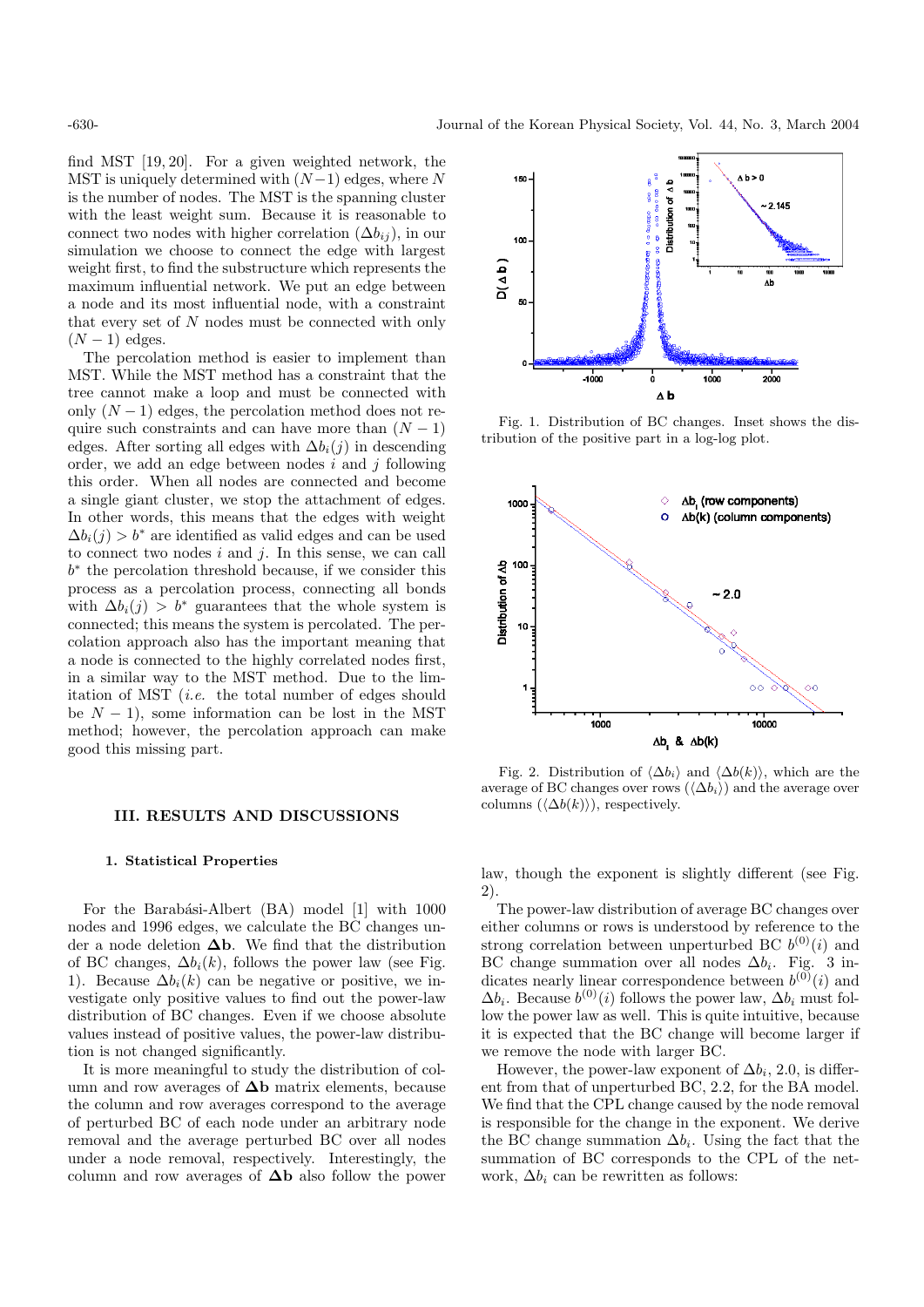Response Network Emerging from Simple Perturbation – S.-W. Son et al.  $-631$ 



Fig. 3. Relation of the unperturbed BC and the average of the BC changes. The BC changes of each node are directly proportional to the original BC.



Fig. 4. Degree distribution of the secondary network constructed by using the MST method.

$$
\Delta b_i = \sum_{k \neq i} \Delta b_i(k)
$$
  
= 
$$
\sum_k b_i(k) - \sum_k b^{(0)}(k) + b^{(0)}(i)
$$
  

$$
\simeq \Delta D + b^{(0)}(i), \qquad (4)
$$

where  $\Delta D$  is the summation of the CPL change of the network. Thus, the BC change is determined by both the CPL change and the unperturbed BC, which leads to the different exponent of the BC change distribution compared to that of the unperturbed BC distribution.

## 2. Secondary Networks

We construct secondary networks that reflect the relation between nodes under BC changes. For instance,



Fig. 5. Degree distribution of the secondary network constructed by using the percolation method.



Fig. 6. Relation between degrees of the original network and the secondary network.

if  $b_i(k)$  is larger, the nodes i and k are more likely to be connected. As we describe in Sec. II. , we construct the secondary networks in two different ways: MST and percolation. In the degree distribution of secondary networks, we find that secondary networks also show scalefree behavior (see Figs. 4 and 5). However, the exponents are very different from the degree exponent of the original network. The network constructed by using MST shows the exponent of 2.2, and that from percolation indicates the exponent 1.9, which is far from 3.0, the degree exponent of the original BA network. The degree exponent of secondary networks is similar to the exponent of BC distribution of the BA model. We guess that it might be related to the fact that BC changes governing secondary networks are nearly proportional to the BC of the original networks.

We find that the resulting secondary networks have structural similarity to the original network on comparing local properties of secondary networks, such as degree